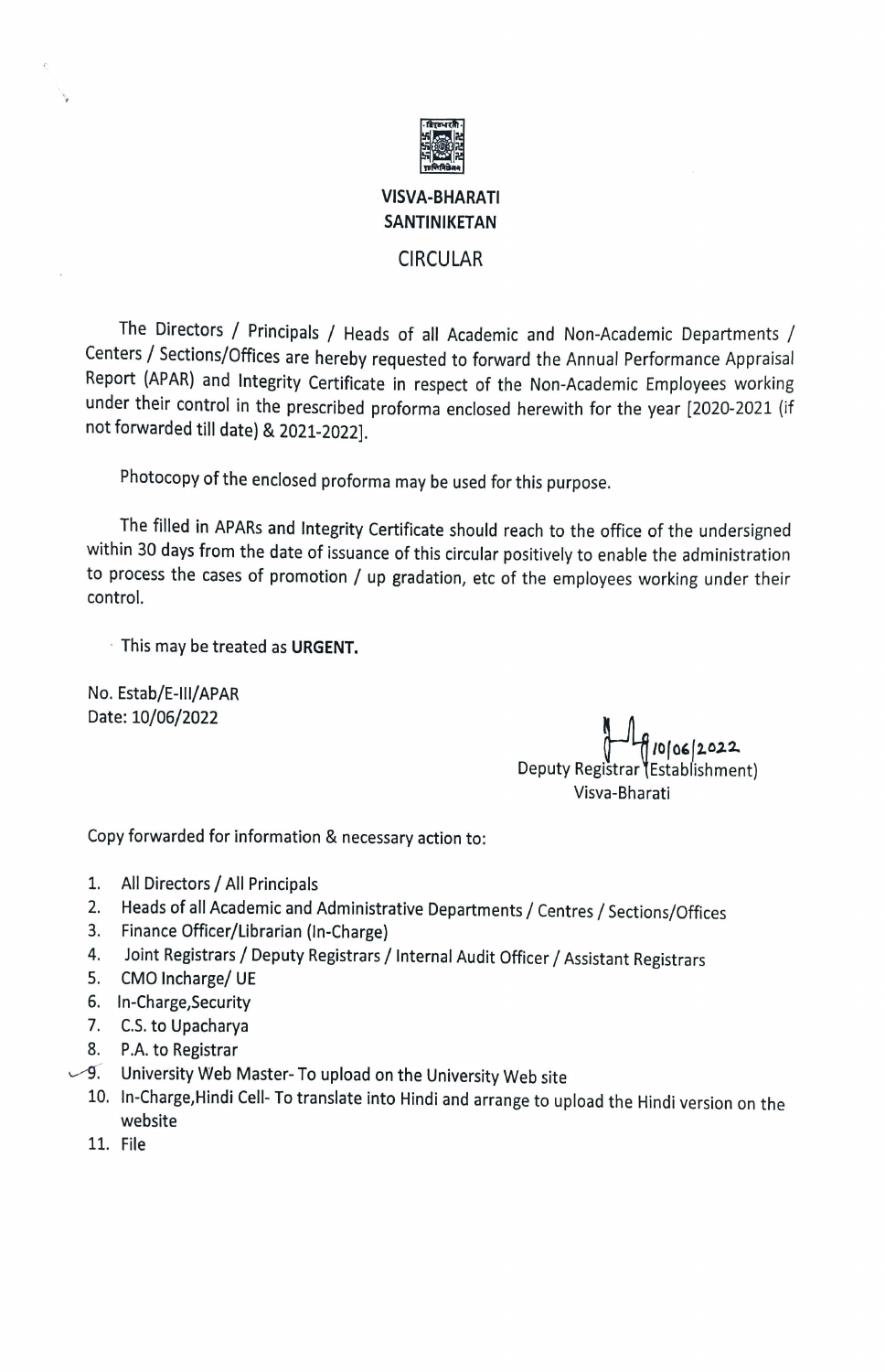## विश्वभारती

## VISVA-BHARATI



APAR FOR THE NON-ACADEMIC EMPLOYEES

APAR for the year:

a) Name:

 $\ddot{\phantom{0}}$ 

- 
- 
- d) Post held during the period of APAR h) Nature of work in brief \_\_\_\_\_\_\_\_\_\_\_\_\_\_
- e) Date and year from which post held by the employee
- b) Date of Birth: f) Qualification:
- c) Designation: 8) Designation: 8) Bhavana/Department:
	-
- A. Assessment of work output (weightage to this section would be 40%) maximum score 10 for each attribute.

|                                                 | Score given by<br><b>Reporting</b><br>Authority | Initial of<br><b>Reporting</b><br>Authority | Score give by<br>Reviewing<br>Authority | <b>Initial of Reviewing</b><br>Authority |
|-------------------------------------------------|-------------------------------------------------|---------------------------------------------|-----------------------------------------|------------------------------------------|
| <b>Accomplishment of</b><br>i)                  |                                                 |                                             |                                         |                                          |
| planned work/work                               |                                                 |                                             |                                         |                                          |
| allotted as per subjects<br>allotted            |                                                 |                                             |                                         |                                          |
| ii) Quality of out (based<br>on nature of work) |                                                 |                                             |                                         |                                          |
| iii) Analytical ability                         |                                                 |                                             |                                         |                                          |
| (based on nature of<br>work)                    |                                                 |                                             |                                         |                                          |
| iv) Accomplishment of                           |                                                 |                                             |                                         |                                          |
| exceptional work/                               |                                                 |                                             |                                         |                                          |
| unforeseen task                                 |                                                 |                                             |                                         |                                          |
| performed                                       |                                                 |                                             |                                         |                                          |
| <b>Total Grading on</b>                         |                                                 |                                             |                                         |                                          |
| <b>Work Output (A)</b>                          |                                                 |                                             |                                         |                                          |

Formula for Grading (A): Total Score X40% =  $\overline{\mathbf{a}}$ 

B. Assessment of personal attributes (weightage to this Section would be 30%) maximum score 10 for each attribute.

|                                                    | Score given by<br><b>Reporting</b><br><b>Authority</b> | Initial of<br>Reporting<br><b>Authority</b> | Score given by<br><b>Reviewing</b><br>Authority | Initial of<br><b>Reviewing</b><br><b>Authority</b> |
|----------------------------------------------------|--------------------------------------------------------|---------------------------------------------|-------------------------------------------------|----------------------------------------------------|
| i) Attitude to work                                |                                                        |                                             |                                                 |                                                    |
| ii) Sense of responsibility                        |                                                        |                                             |                                                 |                                                    |
| iii) Maintenance of discipline                     |                                                        |                                             |                                                 |                                                    |
| iv) Regularity & Punctuality in<br>attendance      |                                                        |                                             |                                                 |                                                    |
| v) Communication skills                            |                                                        |                                             |                                                 |                                                    |
| Vi) Leadership quality                             |                                                        |                                             |                                                 |                                                    |
| vii) Capacity to work in team spirit               |                                                        |                                             |                                                 |                                                    |
| viii) Capacity to work in time limit               |                                                        |                                             |                                                 |                                                    |
| ix) Inter-personal relations                       |                                                        |                                             |                                                 |                                                    |
| <b>Total Grading on personal attributes</b><br>(B) |                                                        | $\mathcal{N}$                               |                                                 |                                                    |

Formula for Grading (B): Total Score X30% =